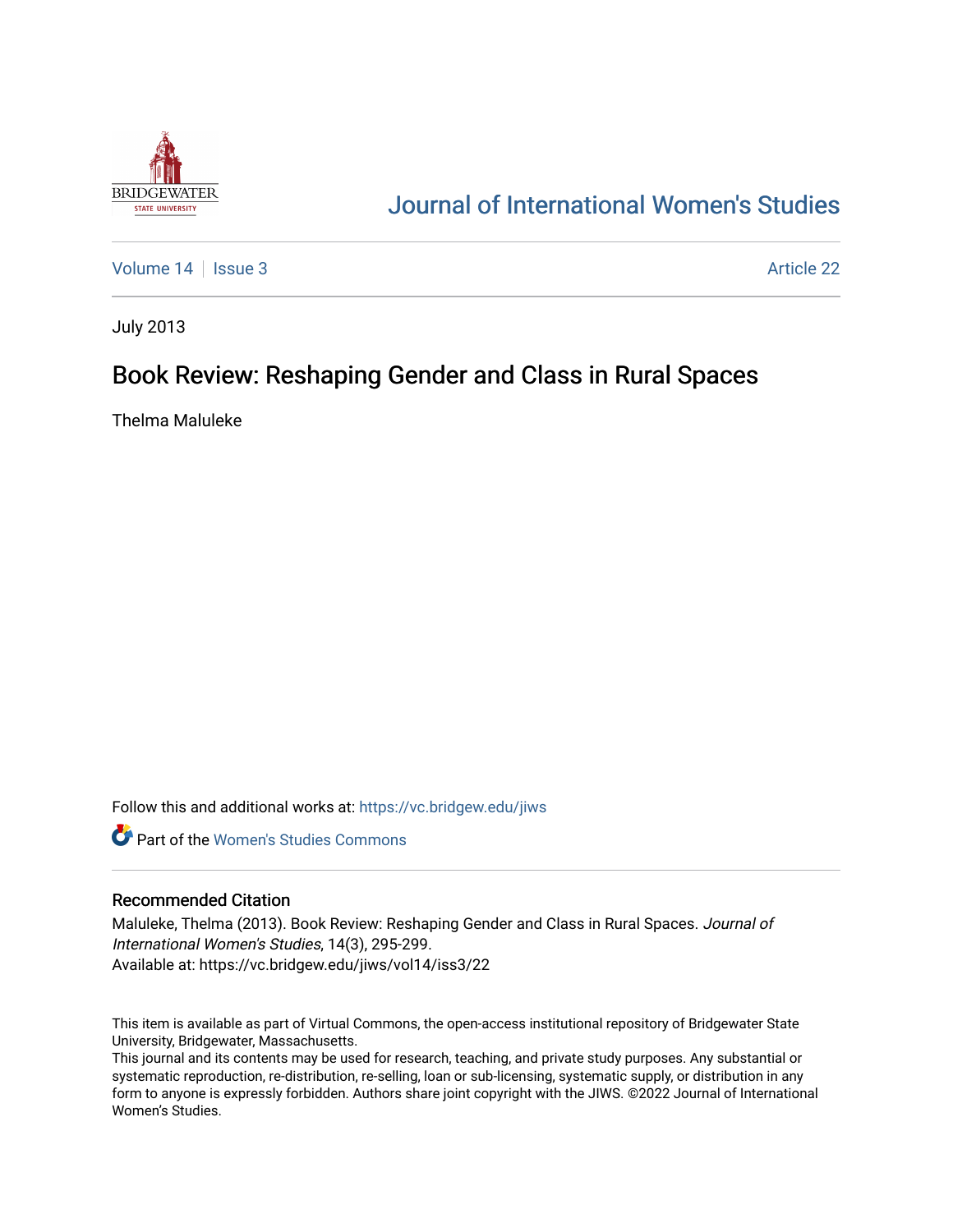#### Maluleke: Book Review

This journal and its contents may be used for research, teaching and private study purposes. Any substantial or systematic reproduction, re-distribution, re-selling, loan or sub-licensing, systematic supply or distribution in any form to anyone is expressly forbidden. ©2013 Journal of International Women's Studies.

## **Reshaping Gender and Class in Rural Spaces. 2011. Edited by Pini, Barbara & Leach, Belinda. Burlington: Ashgate Publishing; 268 pages. Hard cover (\$114.95) ISBN: 978 1 4094 0291 6 ISBN: 978 1 4094 0292 3 (ebook)**

## Reviewed by Thelma Maluleke<sup>1</sup>

*Reshaping gender and class* is one of the six books under the series title "Gender in a Global /Local World book series" edited by Jane Parpart, Pauline Gardiner Barber and Marianne H Marchand . The book, " Reshaping gender and class" that is edited by Barbara Pini and Belinda Leach gives an extensive overview and analysis of gender and class in rural areas of the following developed countries, Australia, Britain, Canada and United States of America. It consists of twelve chapters that were contributed by seventeen well qualified authors. The thesis that cuts across all the chapters is the intersection of regimes of gender and class and their consequences in the rural setting.

The book begins with an introduction that analyses the transformation of class and gender in the globalised rural spaces and a detailed overview of the chapters in the book. It raises a concern on the disappearance of social justice and class in the academic discourses and policy makers' vocabularies that are replaced by concepts such as social inclusion and social wellbeing which in turn gives the impression that rural communities are homogeneous and classless. However, towards the end of the last decade because of the efforts of some feminist authors the issue of class in rurality discourse has resurfaced. Pini and Leach argue that rural areas shape and reshape themselves, but they also respond in their own way to global activities which consequently shape the rural spaces.

Chapter 2 entitled "Material, cultural, moral and emotional inscriptions of class and gender: Impressions from gentrified rural Britain" argues in favour of analyzing class using the culturalistic approach that is accompanied by a detailed exploration of emotions and class. Martin Phillips argument is based on the culture and class discourse led by highly acclaimed scholars namely, Michele Lamont, Tony Bennett and Dianne Reay. The author further uses research to support his arguments on the importance of using emotional capital in future research conducted in rural areas. The research explored the use of moral labels by communities of gentrified villages in Britain. The study yielded similar findings as the work done by Lamont (1992) and Phillips (1998) that suggests the use of concepts that describe an individual as pretending to be what they are not. These concepts are used to isolate or reject the individual they are level at and an indication of class that the individual belong to. Silva (2000) argues that the classifications as cultural qualifications and constructions of identity incorporate emotions to devalue, differentiate and evaluate an individual against another.

Susan Machum in chapter 3, "Articulating social class: Farm women's competing visions of the family farm" explores class relations between farming women through a case study that was conducted in New Brunswick, Canada. To enrich the case studies the author gives an analysis of the discourses of the liberal and Marxist social class in farming. The liberal notion of social class is described as a hierarchical classification of people according to their socio-

 $\overline{\phantom{a}}$ 

<sup>1</sup> Human Science Research Council, Pretoria.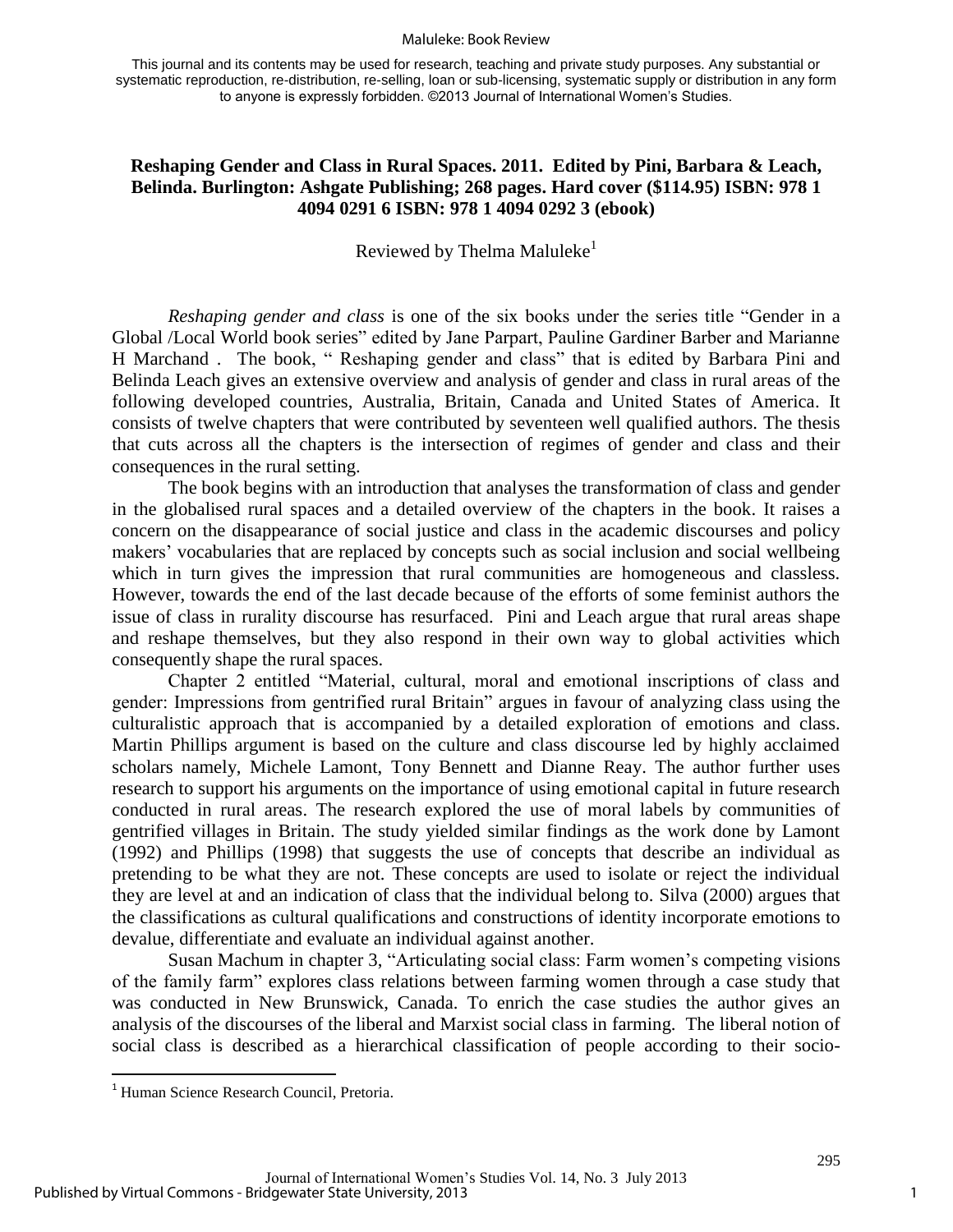economic status for example, income, occupation and education. While the Marxist notion focuses on the internal dynamics of the family farming business by examining the labour relations, distribution of the earnings and earnings of employees are in relation to their labour contributions. Machum argues that women in farming communities have their own way of analyzing class and gender that use farm specific status symbols which are farm size. In their view social class in the farming community is determined by the interconnection among the technological innovations, farm size and labour needs.

Chapter 4, "Picking blueberries and Indian women go hand in hand: The role of gender and ethnicity in the division of agricultural labour in Woolgoolga, New South Wales Australia", based the analysis of gender and on the 2006 Joan Acker's feminist theory who referred the intersection gender, class and race as the inequality regimes. Gufty and Liu view theWoolgoolga blackberry farms as a good example of this intersection. The authors argue that workforce in these farming communities are mainly women earning low wages, semiskilled and with no or minimal tradition of unionization. Furthermore they argue that the workforce and nature of class relations is gendered and radicalized.

In Chapter 5 entitled "Re-examining the social relations of Canadian family farms: Migrant women farm workers in rural Canada", Preibisch and Grez in their chapter. This chapter is based on a study that sought to analyze and bring to the fore the challenges that non-citizen migrant women in the rural areas of Canada face at their workplace. The authors argue that the agricultural sector in Canada is highly masculinized with labour programmes that are oppressive, gendered, race and class based. The temporary migration programme creates an unhealthy divisive competition among the farm workers along gender and racial lines. Women are perceived as problematic by their employers and face greater restrictions on their mobility. These restrictions could be related to the fact that non-citizen pregnant women are perceived by their employers as a major inconvenience and their pregnancy often lead to their repatriation. Within the workplace non-citizen women farm workers are at the bottom of the workplace and social hierarchy with white males placed near the top of the hierarchy.

Pini and Mayes begin Chapter 6 entitled "Configuration of gender, class and rurality in resource affected rural Australia" by giving a historical perspective of rural change and class literature. Concerns about rurality discourse during the  $20<sup>th</sup>$  century were lack of gender focus, failure to pay attention to class frictions and dynamics in rural spaces and the tendency among researchers to portray social class in rural areas as fixed and predetermined. The authors interviewed 18 women who were working in farming and mining sector to explore the contours of class are configured and expressed in the rural Western Australia. They examined the influence of gender in changing class composition and identities in rural spaces and explored differences within class groups and how they shift across the different categories in the rural areas. There was a visible difference in the incomes of the farming and mining communities. There was very minimal social contact between the mining and farming women. Farming women used negative descriptors that were moral value laden to describe mining women, considering them as others and morally inferior. Mining women had positive description of farming women except that they perceived them as conservative which could be stemming from the insistence of farming women on moral values that are essentially gendered. On the issue of social class in their community, women from the mining sector were uncomfortable and reluctant to name class relations in their workplace and community.

Chapter 7 entitled "Jobs for women? Gender and class in Ontario's ruralized automotive manufacturing industry" discusses gendered jobs in the context of the manufacturing sector in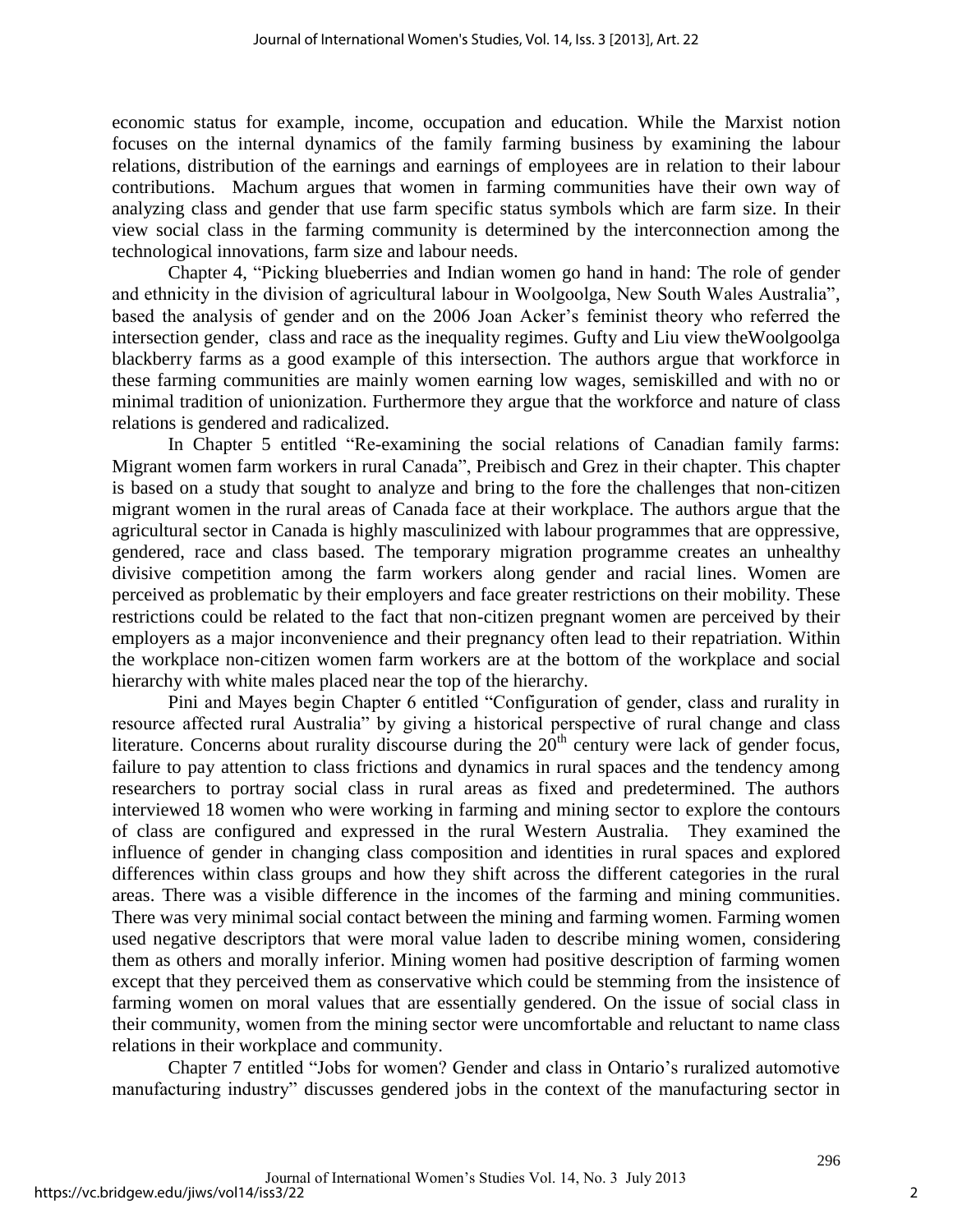### Maluleke: Book Review

Ontario, Canada. The chapter is based on a 15 years study conducted in the Ontario automotive industry based in rural areas of Canada. Leach argues that the existence of the automotive industry in rural Canada was mainly motivated by easy access to low cost land and cheap ununionized labour "…workers who are willing to work for less than urban workers" (p131). This chapter mainly addresses issues of gender but completely silent on class relations that exit within the workplace. In relation to gender relations at the workplace the author argues that the industries always take their cues from the local communities. In other words gender ideologies in the local industry and agricultural sector is determined by the gender ideologies within that particular community. Inequities and inequalities that occur in the community also occur in the workplace. This could include the perpetuation of women subservience and violence against women at the workplace. According to Nolin (2006) rural areas in Ontario have refugees and job seekers from neighbouring countries. It would have been interesting to understand how the interplay gender and class from their country of origin plays itself in the rurality of Ontario. As industries in Ontoria claim to take their cues on gender relations from the local communities, this could mean that refugees continue to endure gender stereotyping, inequities and discrimination that were trying to avoid when they left their countries.

The author further identifies gender- based elements that are used in the automotive industry to exclude women attaining certain jobs which are usually better paying and relegate them to the low paying jobs that the industry view as feminine and referred to these elements as consequences of rural masculinity. These elements are: physical strength and ability to endure and dominate the forces of nature which in their view are absent in women; rejection of formal education – rural jobs for men require skills not education; men have access to political power and representation through farmers organizations and unions; women are expected to continue doing domestic work within the workplace and after work within their home environment. These elements often disadvantage women and limit their employment chances in rural automotive industries

Chapter 8 by Susan Tallichet examines gender management strategies that Appalachian women miners have employed to resist and accommodate the highly musculinized coal mining industry. In the chapter entitled "Digging deeper; rural Appalachian women miners' reconstruction of gender in a class based community" the author conducted a study that aimed at identifying various gender management strategies that Appalachian women miners used and assess the extent to which these strategies may have altered the masculinity discourses meant to exclude or dominate women in the workplace. The findings of the study indicate that Appalachian women miners used the breadwinner discourse and good miners' nomenclature as strategies for dealing with gender issues within their work environment. Tallicet argues that these strategies yielded very little change in accepting women as authentic miners. However, the Appalachian women miners' somehow succeeded in bringing discussions on the meaning of 'women's work' to the forefront.

In chapter 9, Annie Hughes examines the notion of class, rurality and lone parents and their connection with wage labour by using lived experiences of lone parents in Britain. 'Lone parents' is a concept that refers to both male and female parents, however, in many instances is often used for single mother. Hughes argues that literature concerned with lone parents in rural spaces mainly focused on women survival skills in relation to poverty, employment and welfare regimes. Although the author has argued against the gendering of the concept 'lone parent' in the study that this chapter is based on, the representation of men was less than 6% of the sample which raises issues of stereotyping. The author also argues that the concept 'lone parents' is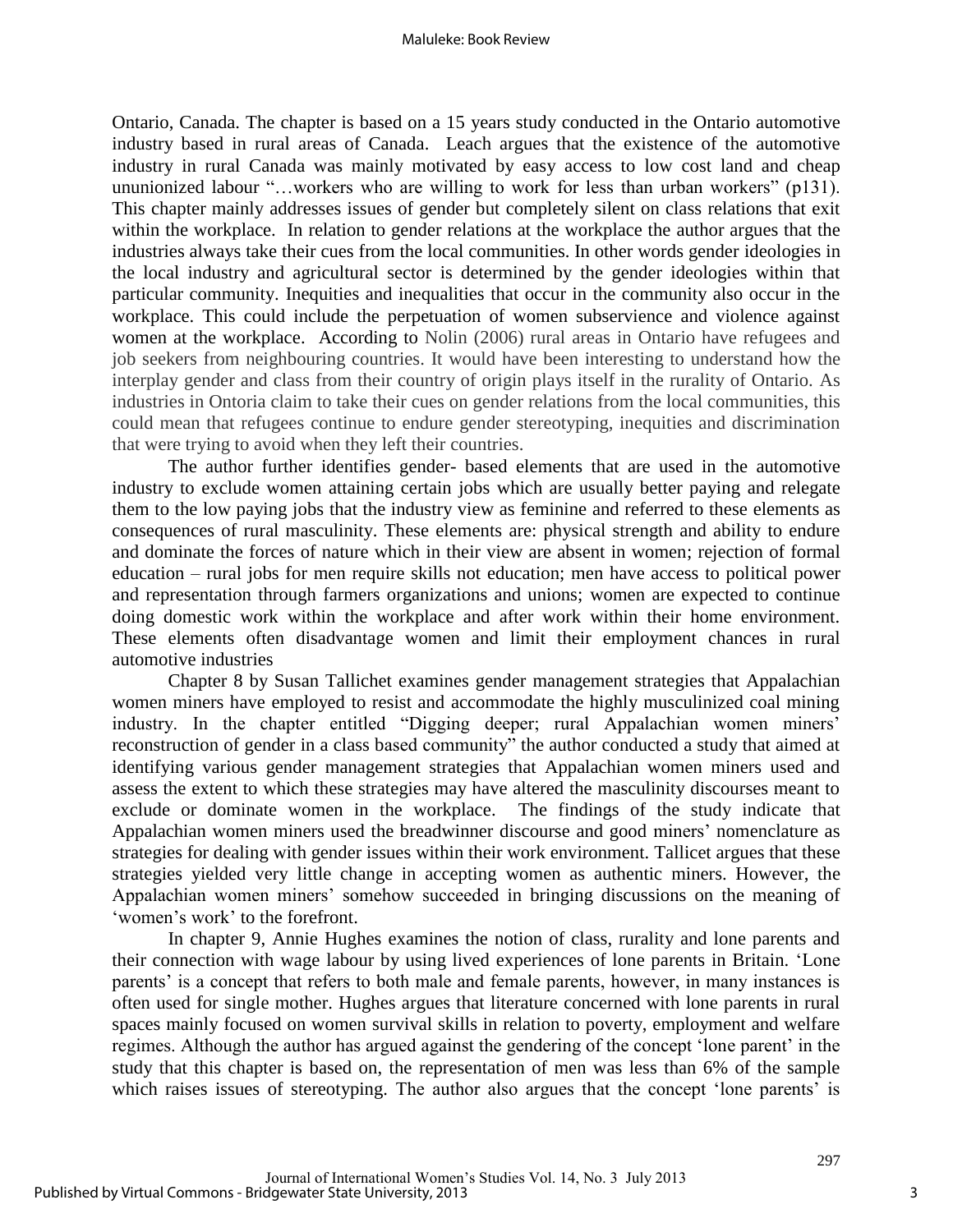misleading as the they have relationships with other people e.g. their ex-partners, friends, families and employers. These often provide critical practical support for the lone parent that is crucial for the coping strategies of lone parents. The reason for seeking paid employment amongst the lone parents is not only class based, but more about accessing the much needed economic capital. This leads many lone parents into combining their family caring responsibilities with part-time work. The author is of the view that for many rural lone parents family and work are interwoven. The author argues that spatial relations of rurality plays a significant role in the constitution of class and gender but the author does not clearly explain how class and gender are constituted in rural spaces.

The author in Chapter 10 draws her arguments from two research studies on lesbians and gay people to highlight sexuality the intersection of class and sexuality between urban and rural spaces. This chapter builds on a plethora of literature that examined lesbian and gay life across different spaces and class. She uses a study of lesbian and gay people in the United Kingdom too examine classed and sexualized intersection between urban and rural spaces. The findings of the study suggest that lesbians and gay people negotiate, avoid, recreate and circumvent boundaries of inclusion and exclusion in both urban and rural spaces. The author challenges the portrayal of as more accommodative to lesbians and gay people and rural areas as backwards and homophobic as the experiences of some of participants in her study suggested different experiences. Some lesbians and gay people had experienced exclusion and hostility in urban areas. She asserts that some spaces in both rural and urban are more accommodative to lesbians and gay people than others and refers to it as disruption of the rural/urban dichotomy.

Chapter 11 entitled Terms of engagement: "The intersections among gender, class and race in Canadian sustainable forest management" by Mureen G Reeds and Debra Davidson examines the intersection of gender, class and race identities within the forestry culture and how these influence the participation and involvement of local communities particularly Aboriginal people in the forest management. Racialized identity is used in their discussions to give emphasis to the marginalization of the Aboriginal people of Canada. The authors argue that division of labour in forestry is strongly gendered with women earning less than men and often excluded from high paying management positions. Gender, class and race in forestry management are shaped by the types of knowledge and concerns about environmental issues. Knowledge in this particular rural space is determined by the ideological assumptions from a particular classes and race over others especially the over aboriginal people in particular. The authors argue that participation in decision making committee also followed these ideological assumptions with elites dominating the committees. Class and race based inequalities are evident with aboriginal people, both males and females being marginalized in the forestry workplace.

Chapter 12 entitled "The hidden injuries of class and gender among teenagers" is based on a book by Richard Sennett and Jonathan Cobb entitled 'The hidden injuries of class' that argues that "social class as a source of equal resources, as well as a threat to dignity". The author of this chapter, Edward W. Morris uses the 'hidden injuries approach' to demonstrate 'how classbased challenges create hidden anxieties for rural teenagers'. The discussions in this chapter are based on experiences of two rural teenagers, a male and female from a rural high school in Ohio, United States of America. Morris argues that the construction of gender and class originates from the notion of space. Gender, class and place are constructed outcomes that are interwoven through the individual's personal life. People experience and respond to these inequalities in different ways that is often consistent with the expectations of their location.